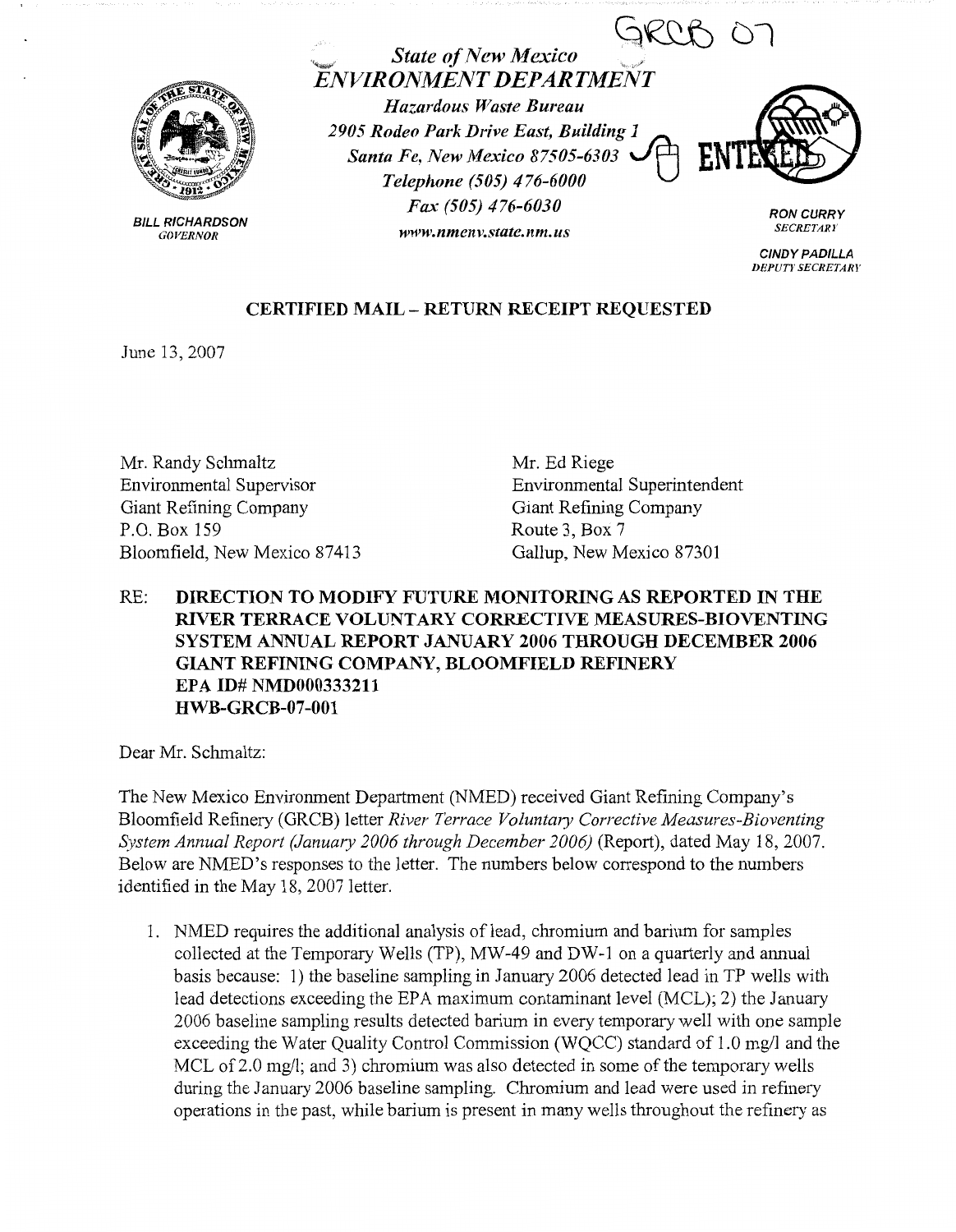Randy Schmaltz June 13, 2007 Page 2 of 3

 $\mathcal{L}^{\text{C}}_{\text{tot}}$ 

well as in the TP wells. There is limited data on all of these constituents at the River Terrace. These constituents must be tracked in order to identify any trends in . concentrations of these metals. GRCB must compare detected contaminant

- concentrations with either the WQCC standard or the MCLs, whichever is lower. In this case, GRCB must apply the WQCC standards for barium and chromium of 1.0 mg/1 and 0.05 mg/1, respectively as these are lower than the MCLs.
- 2. After the "2007 Second Quarter" sampling event, if well TP-7 does not yield sufficient amounts of water, NMED will consider a replacement location for TP-7.
- 3. GRCB shall collect injection pressure and injection flow rates from all bioventing wells in which air is being injected. NMED has revised Table 2 to reflect the sampling changes.
- 4. NMED has revised the footnote in Table 2 to reflect the 2007 in-situ respiration test as outlined in the May 18, 2006 letter from GRCB to NMED. Since the flow rates of the San Juan River are anticipated to be higher during the summer months of May 2007 than those of May 2006, GRCB must contact the Bureau of Reclamation and obtain the flow rates for the river at the time of the in-situ respiration test in 2007 and for May 2006 for comparison purposes. This information must be provided in the annual report.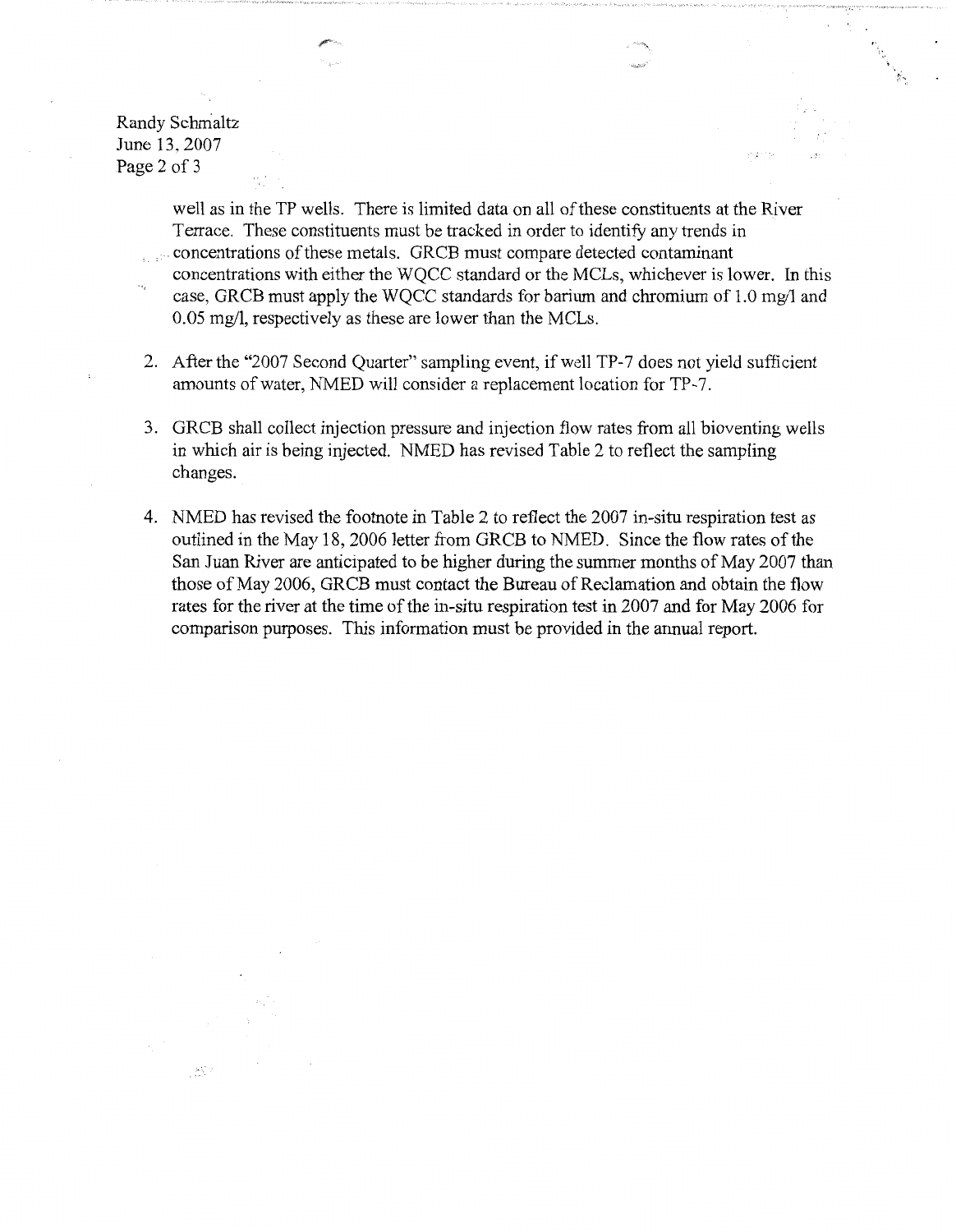Randy Schmaltz June 13, 2007 Page 3 of 3

A revised Table 2 is attached with this letter containing the changes identified in Comments 3 and 4. If you have any questions regarding this letter, please contact Hope Monzeglio at (505) 476-6045.

Sincerely,

 $\mathcal{L}$  ( )- $\lambda$ ohn E. Kieling

Program Manager Permits Management Program Hazardous Waste Bureau

JEK:hm

cc: D. Cobrain, NMED HWB C. Frischkorn, NMED HWB H. Monzeglio, NMED HWB W. Price, OCD B. Wilkinson, EPA Region 6 C. Hurtado, GRCB File: GRCB 2007 and Reading &WB-GRCB-07-001